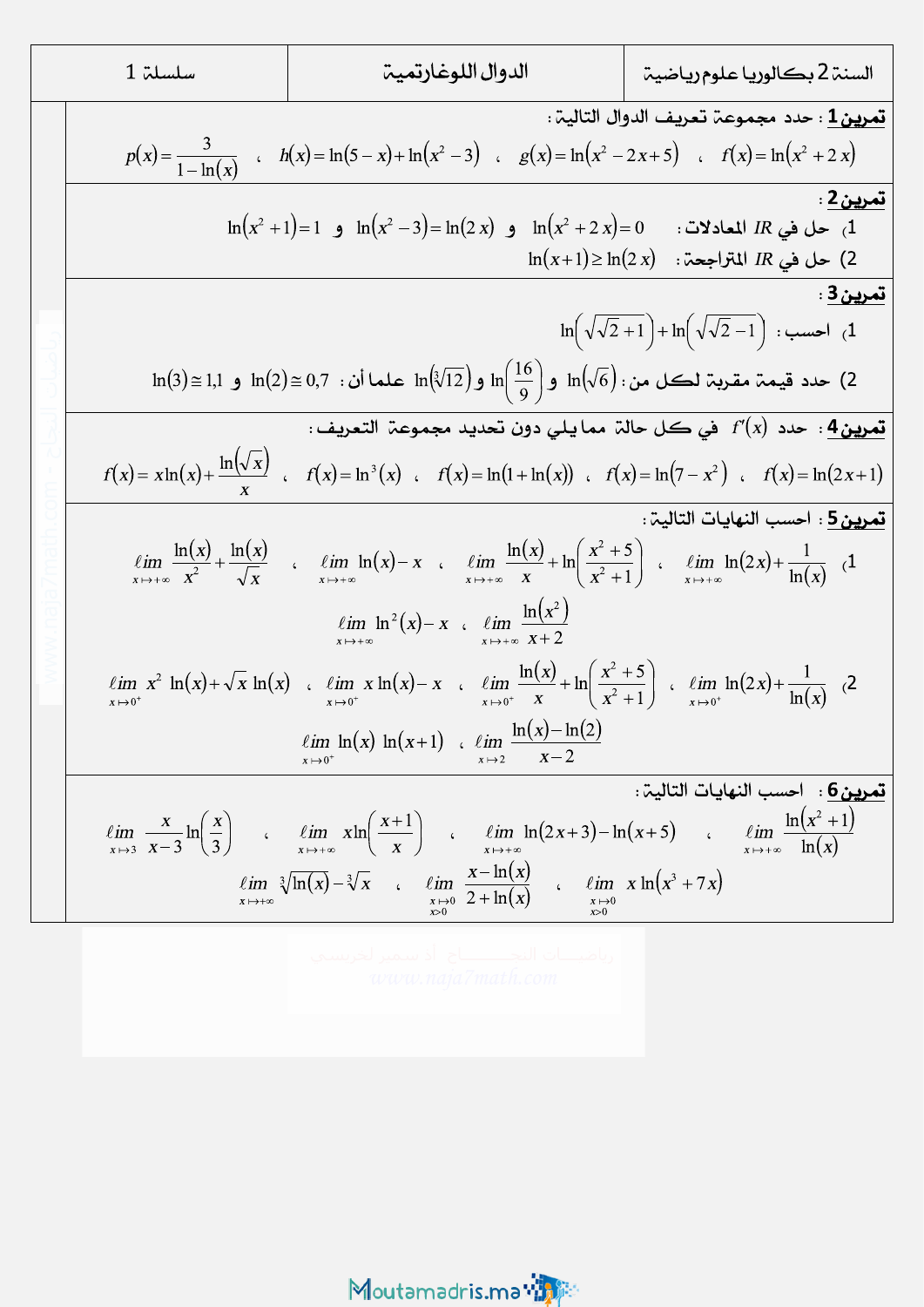| سلسلة 1 |                                                                                                                                                                                                                                                                                                                                                                                                                                                                                                                                                                                                                                                                                                                                                                                                                                                                                               | الدوال اللوغارتمية                                                         | السنۃ 2 بكالوريا علوم رياضيۃ                               |                                |  |
|---------|-----------------------------------------------------------------------------------------------------------------------------------------------------------------------------------------------------------------------------------------------------------------------------------------------------------------------------------------------------------------------------------------------------------------------------------------------------------------------------------------------------------------------------------------------------------------------------------------------------------------------------------------------------------------------------------------------------------------------------------------------------------------------------------------------------------------------------------------------------------------------------------------------|----------------------------------------------------------------------------|------------------------------------------------------------|--------------------------------|--|
|         |                                                                                                                                                                                                                                                                                                                                                                                                                                                                                                                                                                                                                                                                                                                                                                                                                                                                                               | حلول مقترحة                                                                |                                                            |                                |  |
|         |                                                                                                                                                                                                                                                                                                                                                                                                                                                                                                                                                                                                                                                                                                                                                                                                                                                                                               |                                                                            | <mark>تمرين 1</mark> : لنحدد مجموعة تعريف الدوال التالية : |                                |  |
|         | $Df = \{x \in IR / \, x^2 + 2x > 0\} = \{x \in IR / \, x(x+2) > 0\} = \frac{1}{2} \infty; -2 \, [\cup] 0; +\infty$                                                                                                                                                                                                                                                                                                                                                                                                                                                                                                                                                                                                                                                                                                                                                                            |                                                                            |                                                            | $f(x) = \ln(x^2 + 2x)$         |  |
|         | $Dg = \{x \in IR / x^2 - 2x + 5 > 0\} = IR$                                                                                                                                                                                                                                                                                                                                                                                                                                                                                                                                                                                                                                                                                                                                                                                                                                                   | $\Delta = 4 - 20 < 0$ : لأن                                                |                                                            | $g(x) = \ln(x^2 - 2x + 5)$     |  |
|         | $Dh = \{x \in IR / 5 - x > 0 \text{ et } x^2 - 3 > 0 \} = \{x \in IR / 5 - x > 0 \text{ et } x^2 > 3 \}$                                                                                                                                                                                                                                                                                                                                                                                                                                                                                                                                                                                                                                                                                                                                                                                      |                                                                            |                                                            |                                |  |
|         | $=\left\{x\in IR\ /\ x<5\ \text{et}\ \left(x>\sqrt{3}\ \text{ou}\ x<-\sqrt{3}\right)\right\}$                                                                                                                                                                                                                                                                                                                                                                                                                                                                                                                                                                                                                                                                                                                                                                                                 |                                                                            |                                                            |                                |  |
|         | $=\{x \in IR / (x < 5 \text{ et } x > \sqrt{3}) \text{ ou } (x < 5 \text{ et } x < -\sqrt{3})\}$                                                                                                                                                                                                                                                                                                                                                                                                                                                                                                                                                                                                                                                                                                                                                                                              |                                                                            |                                                            | $h(x) = \ln(5-x) + \ln(x^2-3)$ |  |
|         | $Dh =  \sqrt{3}; 5  \cup \left  -\infty; -\sqrt{3} \right  =  \infty; -\sqrt{3}  \cup  \sqrt{3}; 5 $<br>$Dp = \{x \in IR / x > 0 \text{ et } 1 - \ln x \neq 0\} = \{x \in IR / x > 0 \text{ et } \ln x \neq 1\}$                                                                                                                                                                                                                                                                                                                                                                                                                                                                                                                                                                                                                                                                              |                                                                            |                                                            |                                |  |
|         |                                                                                                                                                                                                                                                                                                                                                                                                                                                                                                                                                                                                                                                                                                                                                                                                                                                                                               |                                                                            |                                                            |                                |  |
|         | $=\{x \in IR / x > 0 \text{ et } \ln x \neq \ln e\} = \{x \in IR / x > 0 \text{ et } x \neq e\}$<br>$Dp = [0; e \cup e; +\infty]$                                                                                                                                                                                                                                                                                                                                                                                                                                                                                                                                                                                                                                                                                                                                                             |                                                                            |                                                            | $p(x) = \frac{3}{1 - \ln(x)}$  |  |
|         |                                                                                                                                                                                                                                                                                                                                                                                                                                                                                                                                                                                                                                                                                                                                                                                                                                                                                               |                                                                            |                                                            |                                |  |
|         |                                                                                                                                                                                                                                                                                                                                                                                                                                                                                                                                                                                                                                                                                                                                                                                                                                                                                               | تمرين Z :                                                                  |                                                            |                                |  |
|         | $D\!=\!\left]-\infty;-2\big[\cup\left]0;+\infty\right[$ مجموعة صلاحية المعادلة هي<br>$\ln(x^2 + 2x) = 0 \Leftrightarrow \ln(x^2 + 2x) = \ln 1 \Leftrightarrow x^2 + 2x = 1 \Leftrightarrow x^2 + 2x - 1 = 0$<br>بعد حساب المحدد ة نجد:<br>$\Delta = 4 + 4 = 8 \implies x_1 = \frac{-2 + \sqrt{8}}{2} = \frac{-2 + 2\sqrt{2}}{2} = -1 + \sqrt{2} \approx 0,41 \in D$<br>$x_2 = \frac{-2 - \sqrt{8}}{2} = \frac{-2 - 2\sqrt{2}}{2} = -1 - \sqrt{2} \approx -2,41 \in D$<br>$\left S = \left\{-1 + \sqrt{2} \right\}$ : إذن<br>محم قبل إنجاز المادلات أو المتراجحات يجب تحديد مجموعة صلاحية المعادلة وبعد إيجاد الحلول يجب<br>التحقق من الحلول التي تنتمي لمجموعة الصلاحية ، طريقة الجواب أعلاه تمثل اختصارا لهذه<br>الطريقة باستعمال الرموز الرياضية ، و قد استعملنا خلالها نتيجة 1 من التمرين السابق. أخيرا<br>استعملنا تقريبا للحلول لنستطيع أن نحدد الحلول التي تنتمي لجموعة لصلاحية المادلة |                                                                            |                                                            | $\ln(x^2 + 2x) = 0$            |  |
|         |                                                                                                                                                                                                                                                                                                                                                                                                                                                                                                                                                                                                                                                                                                                                                                                                                                                                                               |                                                                            |                                                            |                                |  |
|         |                                                                                                                                                                                                                                                                                                                                                                                                                                                                                                                                                                                                                                                                                                                                                                                                                                                                                               |                                                                            |                                                            |                                |  |
|         |                                                                                                                                                                                                                                                                                                                                                                                                                                                                                                                                                                                                                                                                                                                                                                                                                                                                                               |                                                                            |                                                            |                                |  |
|         |                                                                                                                                                                                                                                                                                                                                                                                                                                                                                                                                                                                                                                                                                                                                                                                                                                                                                               |                                                                            |                                                            |                                |  |
|         |                                                                                                                                                                                                                                                                                                                                                                                                                                                                                                                                                                                                                                                                                                                                                                                                                                                                                               |                                                                            |                                                            |                                |  |
|         |                                                                                                                                                                                                                                                                                                                                                                                                                                                                                                                                                                                                                                                                                                                                                                                                                                                                                               |                                                                            |                                                            |                                |  |
|         |                                                                                                                                                                                                                                                                                                                                                                                                                                                                                                                                                                                                                                                                                                                                                                                                                                                                                               |                                                                            |                                                            |                                |  |
|         |                                                                                                                                                                                                                                                                                                                                                                                                                                                                                                                                                                                                                                                                                                                                                                                                                                                                                               |                                                                            |                                                            |                                |  |
|         |                                                                                                                                                                                                                                                                                                                                                                                                                                                                                                                                                                                                                                                                                                                                                                                                                                                                                               |                                                                            |                                                            |                                |  |
|         |                                                                                                                                                                                                                                                                                                                                                                                                                                                                                                                                                                                                                                                                                                                                                                                                                                                                                               |                                                                            |                                                            |                                |  |
|         |                                                                                                                                                                                                                                                                                                                                                                                                                                                                                                                                                                                                                                                                                                                                                                                                                                                                                               | ر وجدنا كلا الحلين ينتمي لمجموعة الصلاحية $]-\infty,-2[\bigcup]0,+\infty[$ |                                                            |                                |  |
|         | $D = \{x \in IR / x^2 - 3 > 0 \text{ et } 2x > 0 \} = \{x \in IR / x^2 > 3 \text{ et } x > 0 \}$                                                                                                                                                                                                                                                                                                                                                                                                                                                                                                                                                                                                                                                                                                                                                                                              |                                                                            |                                                            |                                |  |
|         | $D = \{x \in IR / x > \sqrt{3}\}\ = \sqrt{3};+\infty$<br>$\ln(x^2-3) = \ln(2x) \Leftrightarrow x^2 - 3 = 2x \Leftrightarrow x^2 - 2x - 3 = 0$<br>$S = \{3\}$ : بالتالي $\Delta = 4 + 12 = 16 \Rightarrow \begin{cases} x_1 = \frac{2+4}{2} = 3 \in D \\ x_2 = \frac{2-4}{2} = -1 \notin D \end{cases}$                                                                                                                                                                                                                                                                                                                                                                                                                                                                                                                                                                                        |                                                                            |                                                            |                                |  |
|         |                                                                                                                                                                                                                                                                                                                                                                                                                                                                                                                                                                                                                                                                                                                                                                                                                                                                                               |                                                                            |                                                            |                                |  |
|         |                                                                                                                                                                                                                                                                                                                                                                                                                                                                                                                                                                                                                                                                                                                                                                                                                                                                                               |                                                                            |                                                            | $\ln(x^2-3) = \ln(2 x)$        |  |
|         |                                                                                                                                                                                                                                                                                                                                                                                                                                                                                                                                                                                                                                                                                                                                                                                                                                                                                               |                                                                            |                                                            |                                |  |
|         |                                                                                                                                                                                                                                                                                                                                                                                                                                                                                                                                                                                                                                                                                                                                                                                                                                                                                               |                                                                            |                                                            |                                |  |
|         |                                                                                                                                                                                                                                                                                                                                                                                                                                                                                                                                                                                                                                                                                                                                                                                                                                                                                               | $D = \{x \in IR / x^2 + 3 > 0\} = IR$                                      |                                                            |                                |  |
|         | $\ln(x^2+1)=1 \Leftrightarrow \ln(x^2+1)=\ln(e) \Leftrightarrow x^2+1=e$<br>$\boxed{S = \left\{ \sqrt{e-1}, \ -\sqrt{e-1} \ \right\} }$ بالتالي : $\ln(x^2 + 1) = 1 \Leftrightarrow x^2 = e-1$                                                                                                                                                                                                                                                                                                                                                                                                                                                                                                                                                                                                                                                                                                |                                                                            |                                                            | $\ln(x^2+1)=1$                 |  |
|         |                                                                                                                                                                                                                                                                                                                                                                                                                                                                                                                                                                                                                                                                                                                                                                                                                                                                                               |                                                                            |                                                            |                                |  |
|         |                                                                                                                                                                                                                                                                                                                                                                                                                                                                                                                                                                                                                                                                                                                                                                                                                                                                                               | $\ln(x^2+1)=1 \Leftrightarrow x=\sqrt{e-1}$ ou $x=-\sqrt{e-1}$             |                                                            |                                |  |

Moutamadris.ma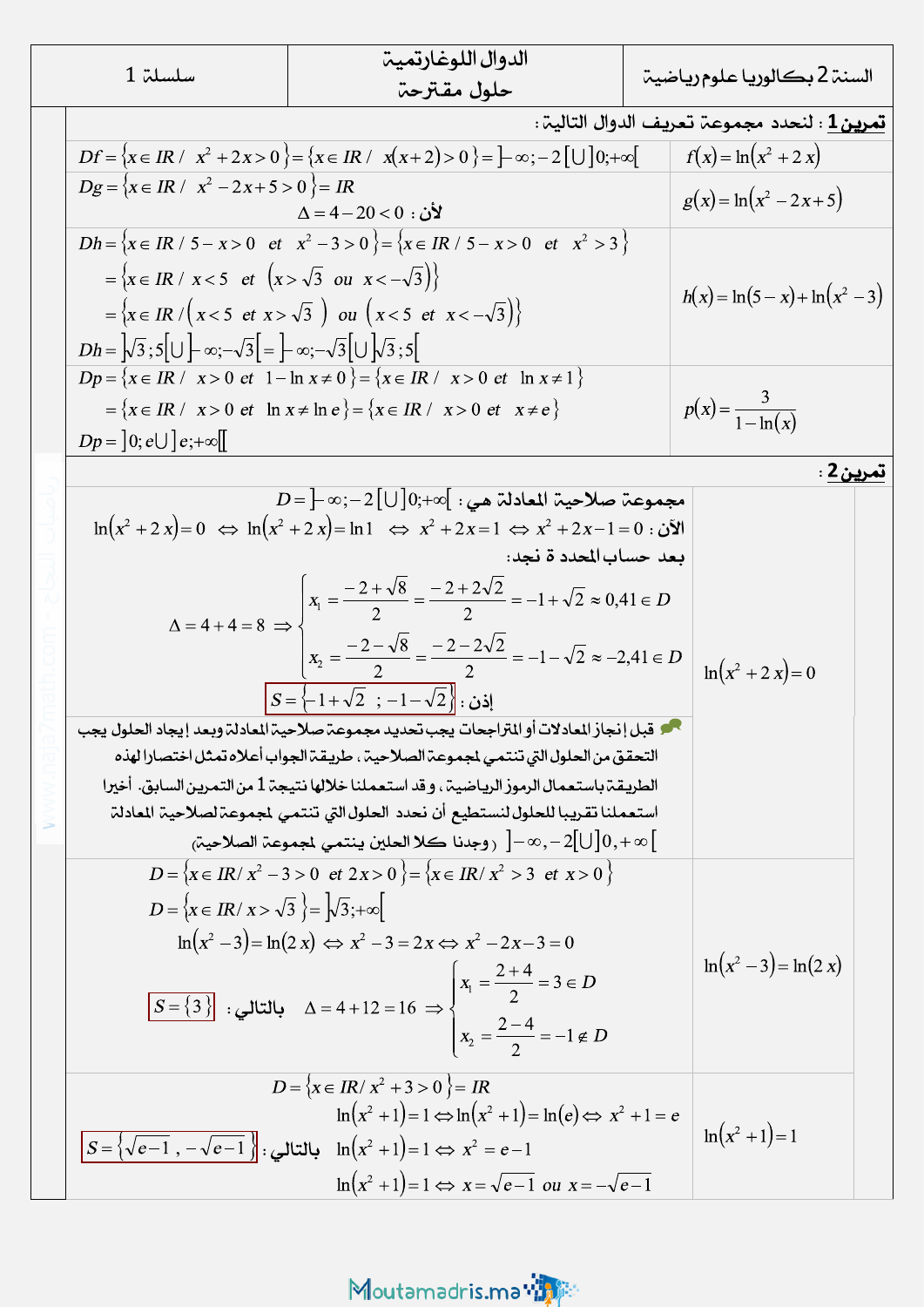$$
D = \{x \in IR / x + 1 > 0 \text{ et } 2x > 0\} = \{x \in IR / x > -1 \text{ et } x > 0\} = \{y \in \infty\}
$$
\n
$$
\ln(x+1) \ge \ln(2x) \Leftrightarrow x+1 \ge 2x \Leftrightarrow x-2x \ge -1 \Leftrightarrow x \ge -1 \Leftrightarrow x \le 1
$$
\n
$$
\boxed{S = ]-\alpha;1] \cap [y + \alpha;1] = [0,1]}
$$
\n
$$
\frac{1}{\sqrt{5}} \cdot \frac{1}{\sqrt{2}+1} \cdot \ln(\sqrt{\sqrt{2}-1}) - \ln(\sqrt{\sqrt{2}+1} \times \sqrt{\sqrt{2}-1}) - \ln(\sqrt{(\sqrt{2}+1)} \times \sqrt{2}-1) - \ln(\sqrt{2}-1) - \ln(1) - 0
$$
\n
$$
\ln(\sqrt{\sqrt{2}+1}) + \ln(\sqrt{\sqrt{2}-1}) - \ln(\sqrt{\sqrt{2}+1} \times \sqrt{\sqrt{2}-1}) - \ln(\sqrt{(\sqrt{2}+1)} \times \sqrt{2}-1) - \ln(1) - 0
$$
\n
$$
\ln(\sqrt{\sqrt{6}}) = \frac{1}{2} \ln(6) = \frac{1}{2} (\ln(2) + \ln(3)) \approx \frac{0.7 + 1.1}{2} \approx 0.9
$$
\n
$$
\ln(\sqrt[3]{12}) = \frac{1}{3} \ln(12) = \frac{1}{3} \ln(2^3 \times 3) = \frac{2 \ln(2) + \ln(3)}{3} \approx \frac{1.4 + 1.1}{3} \approx \frac{2.5}{3} \approx 0.8
$$
\n
$$
\ln(\sqrt[3]{12}) = \frac{1}{3} \ln(12) = \frac{1}{3} \ln(2^3 \times 3) = \frac{2 \ln(2) + \ln(3)}{3} \approx \frac{1.4 + 1.1}{3} \approx \frac{2.5}{3} \approx 0.8
$$
\n
$$
\ln(\sqrt[3]{2}) = \frac{1}{3} \ln(12) = \frac{1}{3} \ln(2^3 \times 3) = \frac{2 \ln(2) + \ln(3)}{3} \approx \frac{1.4 + 1.1}{3} \approx \frac{2.5}{3} \approx 0.8
$$
\n $$ 

## Moutamadris.ma